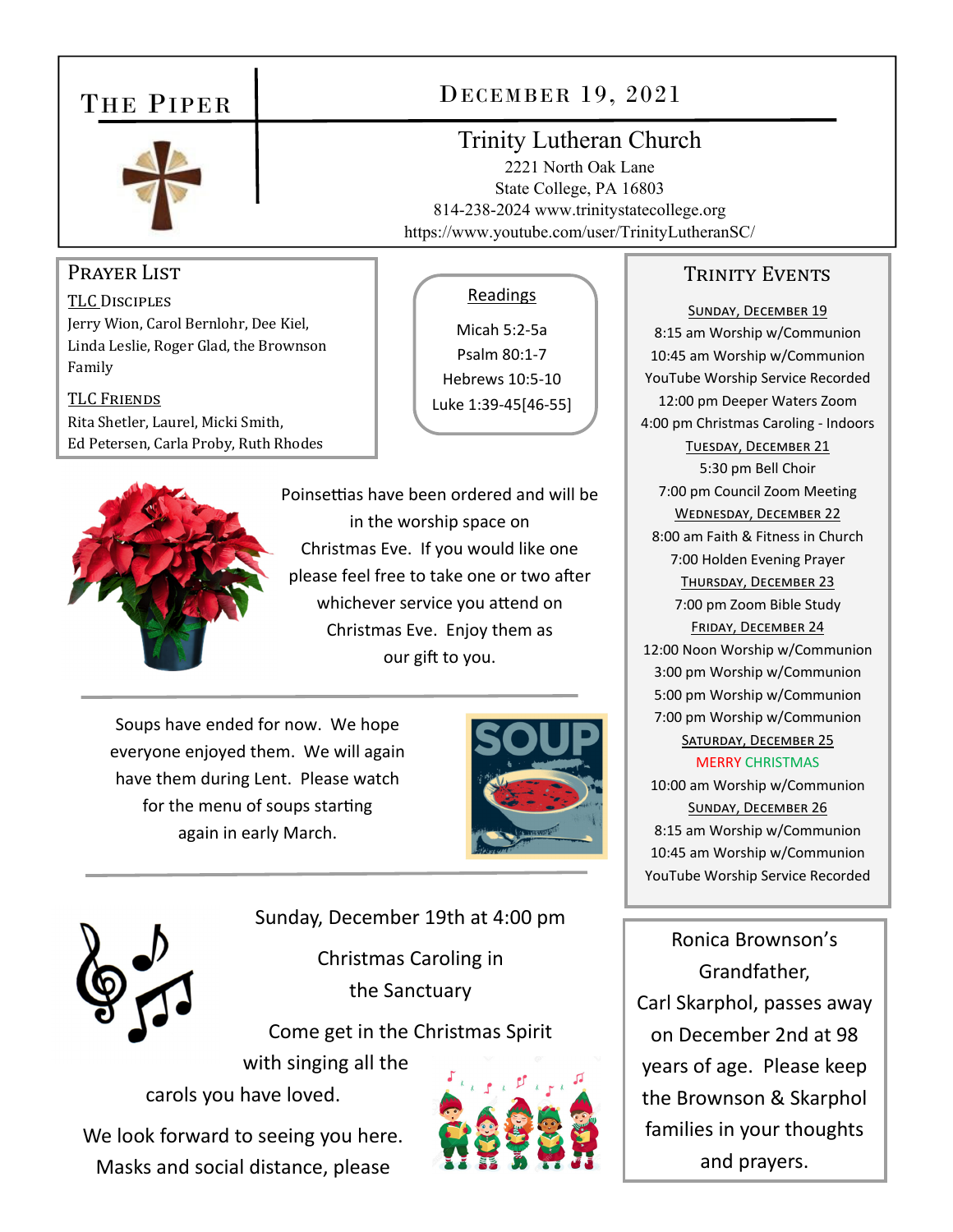## *From the Pastor's Desk*



December 18 & 19, 2021

Dear Beloved of God,

Merry Christmas and Happy New Year – well, almost! Even though I know the calendar, I find it hard to believe that Christmas is upon us! Most of my shopping is completed, except for the Christmas Dinner. Gifts still await wrapping! Cards have been sent – thanks to my wife! So, we are getting there, nonetheless, I find it hard to comprehend that the year is nearly over!

Like 2020, we may be glad to see 2021 come to an end. COVID-19 is still plaguing us. As I write this, new infection numbers continue to spike even as the Mt. Nittany Medical Center, like so many other hospitals, are overwhelmed with patients. Many with all the beds occupied! I guess it is good that Christmas is here! We certainly can use some of the hope and joy that come with the Good News we proclaim at Christmas!

Like many others, I too, look forward to Christmas Eve worship. This year, in light of the pandemic, we have decided to offer various service times to help limit the number of worshippers at each service.

12 pm – A spoken liturgy, no music; Communion and Candle Lighting are included

3 pm – Family worship, with Communion and Candle Lighting

5 pm – Family worship, with Communion and Candle Lighting

7 pm – Traditional Christmas Worship with Communion and Candle Lighting

Because we attract so many visitors for Christmas Eve and to help keep us safe from the coronavirus, we have taken some special steps:

- 1. We ask everyone to wear a mask at all of the worship services
- 2. Pews have been marked off with rope to encourage and guide Social Distancing
- 3. For the Candle Lighting, to maintain safety, we will have small metal thimbles to snuff out individual candles, so people need not blow candles out

4. For the 7 pm service, we may need to adjust how Communion is distributed

Other than these few steps, we will seek to keep worship as usual!

Thanks, in advance, for understanding and for your cooperation!

May we have a much better 2022 and "may God bless us, everyone!"

The richest of Christmas blessings to you and all your loved ones!

Yours in Christ,

Pastor Ron

Pastor Ron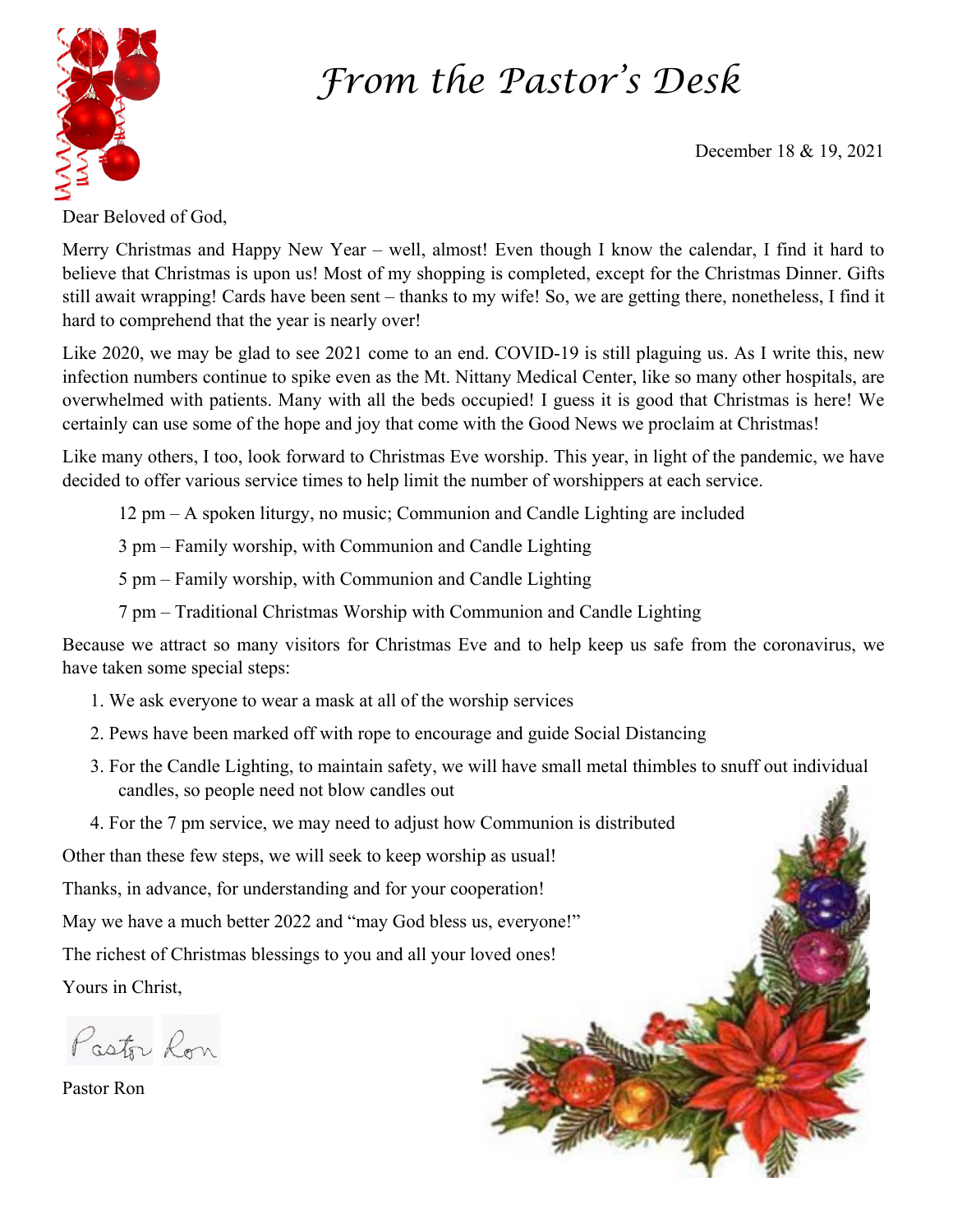## **Memoir Club**

Do you have a story to tell? A cherished memory to recapture? Of course you do. EVERYONE does. Now you have an opportunity to not only share your story but also hear others tell THEIRS.

A Memoir club is forming at Trinity. At least the first few meetings will be via Zoom, starting Thursday, January 13th, at 7 PM. Carol Smith will be facilitating.

Everyone from ages 16 to infinity are welcome to attend this initial INFORMATION meeting where we will discuss exactly what a memoir group is, what the format is like, etc..

It's a wonderful way to shake off the post holiday blues, get to know others, and spend some winter evenings reminiscing.

If you are interested in learning more, please email Beth at tlcoffice2@comcast.net so she can make sure you receive the Zoom invitation via email.

Any questions? Feel free to contact Carol Smith at piffy1957@gmail.com.

## TRINITY LUTHERAN CHURCH

#### **STAFF**

Pastor Ronald C. Miller, Jr. tlcrevron@gmail.com

Vicar Ted Williams wwilliams001@luthersem.edu

 Beth Robbins Office Administrator tlcoffice2@comcast.net

Barbara Roberts, Pianist barbroberts1960@gmail.com

Brian Woodland, Custodian oppgrade9@yahoo.com

#### **COUNCIL**

JULY 2019 - JUNE 2022

#### EXECUTIVE TEAM

John Fryer, President (chenita@earthlink.net) Carol Smith, Vice President (piffy1957@gmail.com) Laurette Gonet, Secretary (Laurette.Gonet@gmail.com)

#### CHURCH PROPERTIES TEAM

Jay Aubuchon (jayaubuchon@gmail.com) Bob Coyle (bcoyle63@gmail.com)

#### MEMBERS AT LARGE

Kayla Smith (kayjosmith22@gmail.com) Sue Glad (susieglad@comcast.net) Elaine Burn (ejb559@comcast.net) Sue Ellen Krupa (sekrupa77@gmail.com)

#### FINANCIAL TEAM

Christy Bartley, Treasurer (bartleychristy49@gmail.com) Debbie Fryer, Financial Secretary (debbieconrad19522@yahoo.com)